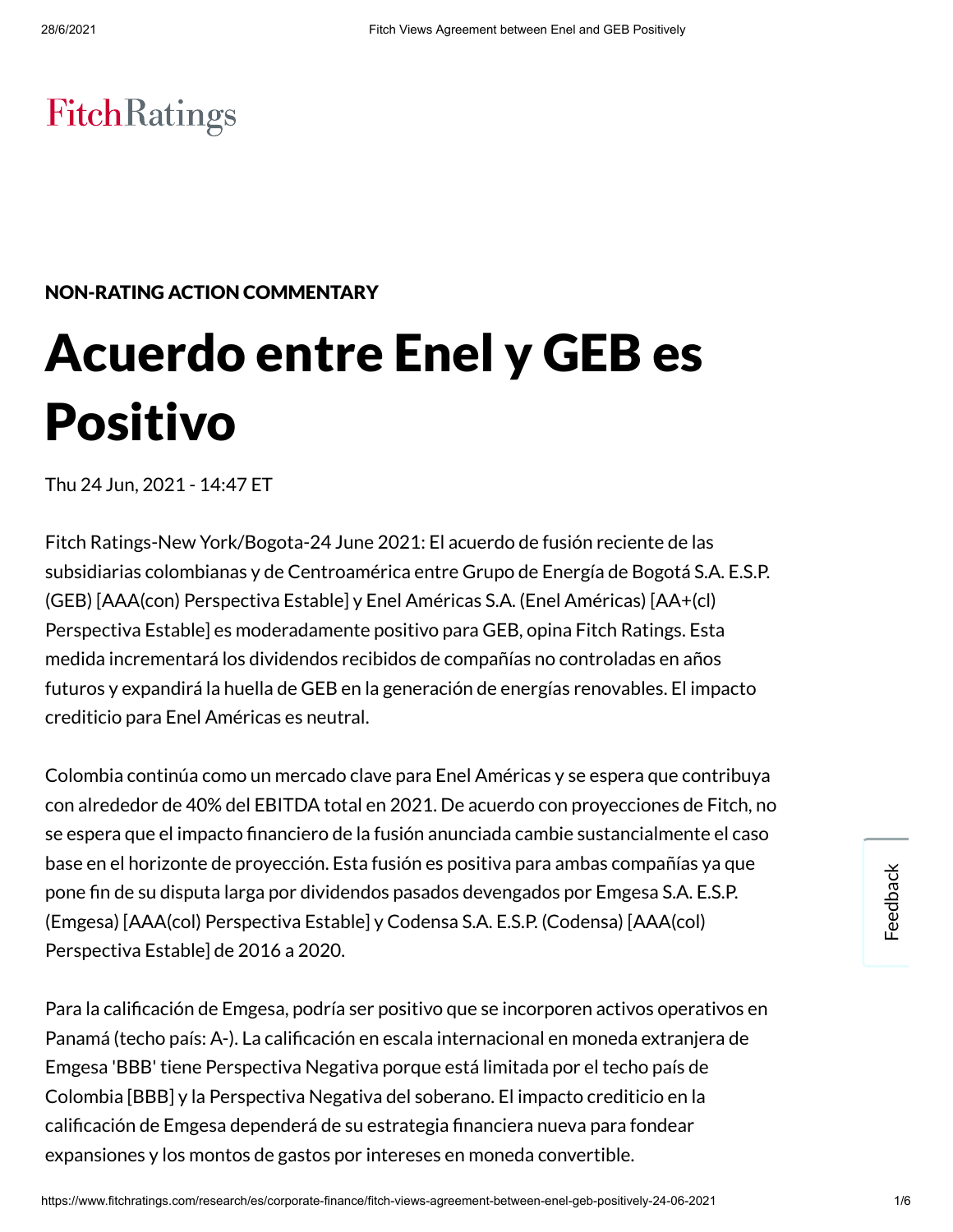GEB y Enel Américas planean fusionar los activos renovables de Emgesa, Codensa y Enel Green Power en Colombia y Centroamérica en una sola compañía, llamada Enel Colombia. Enel Américas poseerá 57,345% de las acciones de la compañía nueva, GEB 42,515% y accionistas minoritarios tendrán las restantes 0,14%. Bajo la estructura actual, los derechos de votación se distribuyen: Enel Américas 56,4% de Emgesa y 56,7% de Codensa, mientras que GEB tiene 43,6% de Emgesa y 42,8% de Codensa. En acciones preferentes, GEB es dueña de 7,9% de Emgesa y 8,5% de Codensa; estas cuentan con derechos económicos, pero no de votación. En la estructura actual, Enel América posee 100% de Enel Green Power Colombia, Panamá, Guatemala y Costa Rica. En términos generales, GEB intercambiará su participación de casi 8% en acciones preferentes en Emgesa y Codensa por una propiedad proporcional en las compañías de Enel Green Power en Colombia y Centroamérica.

El acuerdo entre accionistas para la nueva Enel Colombia especificará reglas claras para la distribución de dividendos; dadas las métricas de apalancamiento actuales, se esperan dividendos por 90%. El acuerdo anterior entre accionistas incluía un compromiso de pagar el máximo de dividendos, sujeto a leyes aplicables, contratos de crédito y buenas prácticas de negocio. La Junta Directiva consistirá de siete miembros: tres de Enel Américas, dos de GEB y dos independientes.

Enel Green Power Colombia es uno de los participantes del mercado más grandes en Colombia y ahora, como Enel Colombia también será en Centroamérica. Las compañías estiman que Enel Colombia tenga una capacidad total instalada de 4,2 gigavatios (GW; 3,6GW en Colombia y el restante en Centroamérica) con una expansión planeada en Centroamérica y Colombia que llevaría la capacidad total a 5,5GW. La compañía distribuye energía a 3,6 millones de clientes en Colombia.

Contactos:

Lincoln Webber **Director** +1 646 582 3523 Fitch Ratings, Inc. 300 W 57th Street Nueva York, NY 10019

José Luis Rivas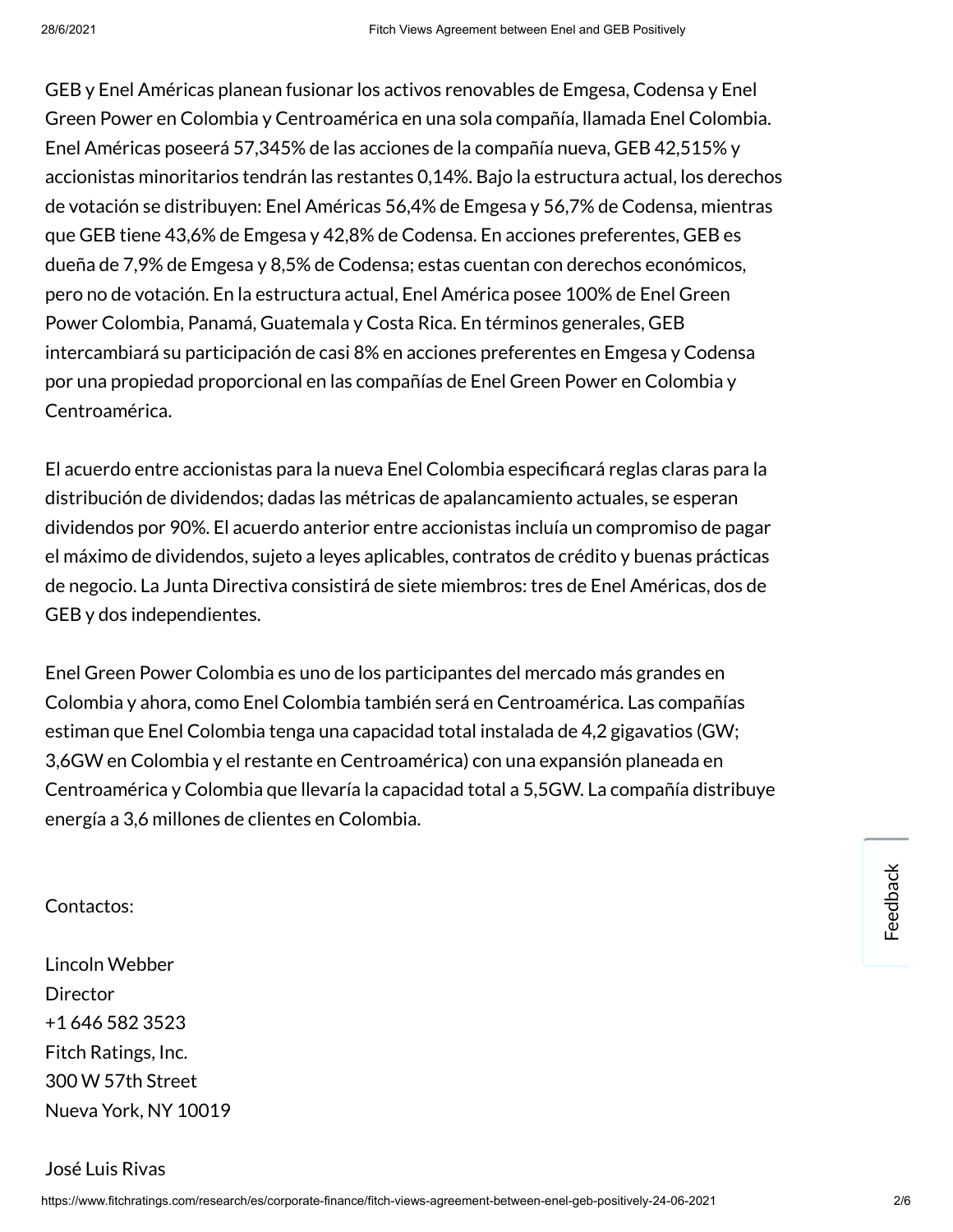**Director** +57 1 484-6770

Saverio Minervini Director Sénior +1 212 908 0364

José Ramón Río Director Asociado +56 2 2499 3316

Relación con medios: Monica Saavedra, Bogota, Tel.: +57 1 484 6770, Email: [monica.saavedra@fitchratings.com](mailto:monica.saavedra@fitchratings.com)

Información adicional disponible en [www.fitchratings.com/site/colombia.](http://www.fitchratings.com/site/colombia)

Este comentario es una traducción del original emitido en inglés por Fitch en su sitio internacional el 24 de junio de 2021 y puede consultarse en la liga [www.fitchratings.com.](http://www.fitchratings.com/) Todas las opiniones expresadas pertenecen a Fitch Ratings, Inc.

TODAS LAS CALIFICACIONES CREDITICIAS DE FITCH ESTÁN SUJETAS A CIERTAS LIMITACIONES Y ESTIPULACIONES. POR FAVOR LEA ESTAS LIMITACIONES Y ESTIPULACIONES SIGUIENDO ESTE ENLACE [WWW.FITCHRATINGS.COM/SITE/DEFINITIONS.](http://www.fitchratings.com/SITE/DEFINITIONS) ADEMÁS, LAS DEFINICIONES DE CALIFICACIÓN Y LAS CONDICIONES DE USO DE TALES CALIFICACIONES ESTÁN DISPONIBLES EN NUESTRO SITIO WEB [WWW.FITCHRATINGS.COM/SITE/COLOMBIA](http://www.fitchratings.com/SITE/COLOMBIA). LAS CALIFICACIONES PÚBLICAS, CRITERIOS Y METODOLOGÍAS ESTÁN DISPONIBLES EN ESTE SITIO EN TODO MOMENTO. EL CÓDIGO DE CONDUCTA DE FITCH, Y LAS POLÍTICAS SOBRE CONFIDENCIALIDAD, CONFLICTOS DE INTERESES, BARRERAS PARA LA INFORMACIÓN PARA CON SUS AFILIADAS, CUMPLIMIENTO, Y DEMÁS POLÍTICAS Y PROCEDIMIENTOS ESTÁN TAMBIÉN DISPONIBLES EN LA SECCIÓN DE CÓDIGO DE CONDUCTA DE ESTE SITIO. FITCH PUEDE HABER PROPORCIONADO OTRO SERVICIO ADMISIBLE A LA ENTIDAD CALIFICADA O A TERCEROS RELACIONADOS. LOS DETALLES DE DICHO SERVICIO DE CALIFICACIONES SOBRE LAS CUALES EL ANALISTA LÍDER ESTÁ BASADO EN UNA ENTIDAD REGISTRADA ANTE LA UNIÓN EUROPEA, SE PUEDEN ENCONTRAR EN EL RESUMEN DE LA ENTIDAD EN EL SITIO WEB DE FITCH.

Feedback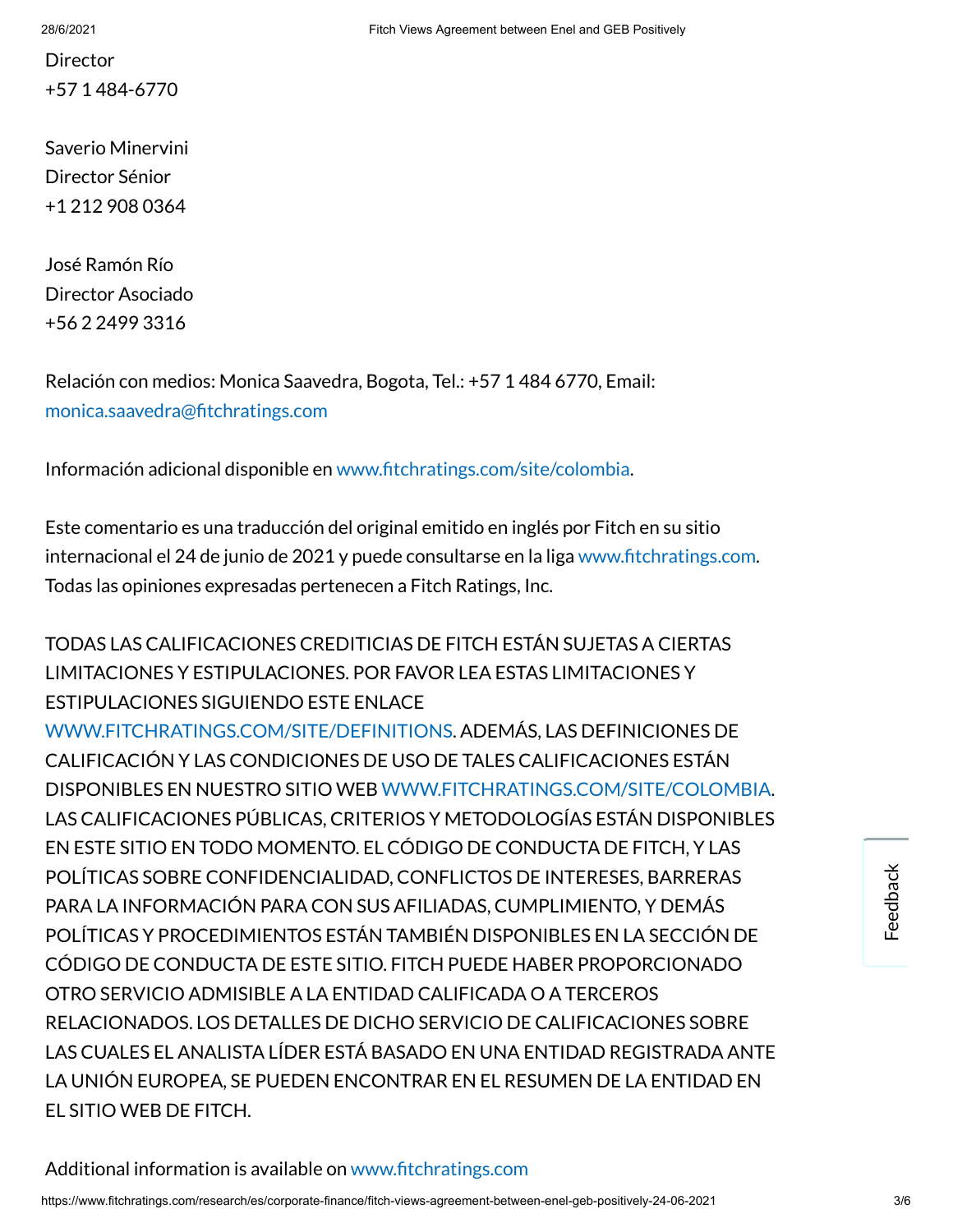ALL FITCH CREDIT RATINGS ARE SUBJECT TO CERTAIN LIMITATIONS AND DISCLAIMERS. PLEASE READ THESE LIMITATIONS AND DISCLAIMERS BY FOLLOWING THIS LINK: [HTTPS://FITCHRATINGS.COM/UNDERSTANDINGCREDITRATINGS.](https://fitchratings.com/UNDERSTANDINGCREDITRATINGS) IN ADDITION, RATING DEFINITIONS AND THE TERMS OF USE OF SUCH RATINGS ARE AVAILABLE ON THE AGENCY'S PUBLIC WEB SITE AT [WWW.FITCHRATINGS.COM](http://www.fitchratings.com/). PUBLISHED RATINGS, CRITERIA, AND METHODOLOGIES ARE AVAILABLE FROM THIS SITE AT ALL TIMES. FITCH'S CODE OF CONDUCT, CONFIDENTIALITY, CONFLICTS OF INTEREST, AFFILIATE FIREWALL, COMPLIANCE, AND OTHER RELEVANT POLICIES AND PROCEDURES ARE ALSO AVAILABLE FROM THE CODE OF CONDUCT SECTION OF THIS SITE. FITCH MAY HAVE PROVIDED ANOTHER PERMISSIBLE SERVICE TO THE RATED ENTITY OR ITS RELATED THIRD PARTIES. DETAILS OF THIS SERVICE FOR WHICH THE LEAD ANALYST IS BASED IN AN ESMA- OR FCA-REGISTERED FITCH RATINGS COMPANY (OR BRANCH OF SUCH A COMPANY) CAN BE FOUND ON THE ENTITY SUMMARY PAGE FOR THIS ISSUER ON THE FITCH WEBSITE.

Copyright © 2021 by Fitch Ratings, Inc., Fitch Ratings Ltd. and its subsidiaries. 33 Whitehall Street, NY, NY 10004. Telephone: 1-800-753-4824, (212) 908-0500. Fax: (212) 480-4435. Reproduction or retransmission in whole or in part is prohibited except by permission. All rights reserved. In issuing and maintaining its ratings and in making other reports (including forecast information), Fitch relies on factual information it receives from issuers and underwriters and from other sources Fitch believes to be credible. Fitch conducts a reasonable investigation of the factual information relied upon by it in accordance with its ratings methodology, and obtains reasonable verification of that information from independent sources, to the extent such sources are available for a given security or in a given jurisdiction. The manner of Fitch's factual investigation and the scope of the thirdparty verification it obtains will vary depending on the nature of the rated security and its issuer, the requirements and practices in the jurisdiction in which the rated security is offered and sold and/or the issuer is located, the availability and nature of relevant public information, access to the management of the issuer and its advisers, the availability of preexisting third-party verifications such as audit reports, agreed-upon procedures letters, appraisals, actuarial reports, engineering reports, legal opinions and other reports provided by third parties, the availability of independent and competent third- party verification sources with respect to the particular security or in the particular jurisdiction of the issuer, and a variety of other factors. Users of Fitch's ratings and reports should understand that neither an enhanced factual investigation nor any third-party verification can ensure that all of the information Fitch relies on in connection with a rating or a report will be accurate and complete. Ultimately, the issuer and its advisers are responsible for the accuracy of the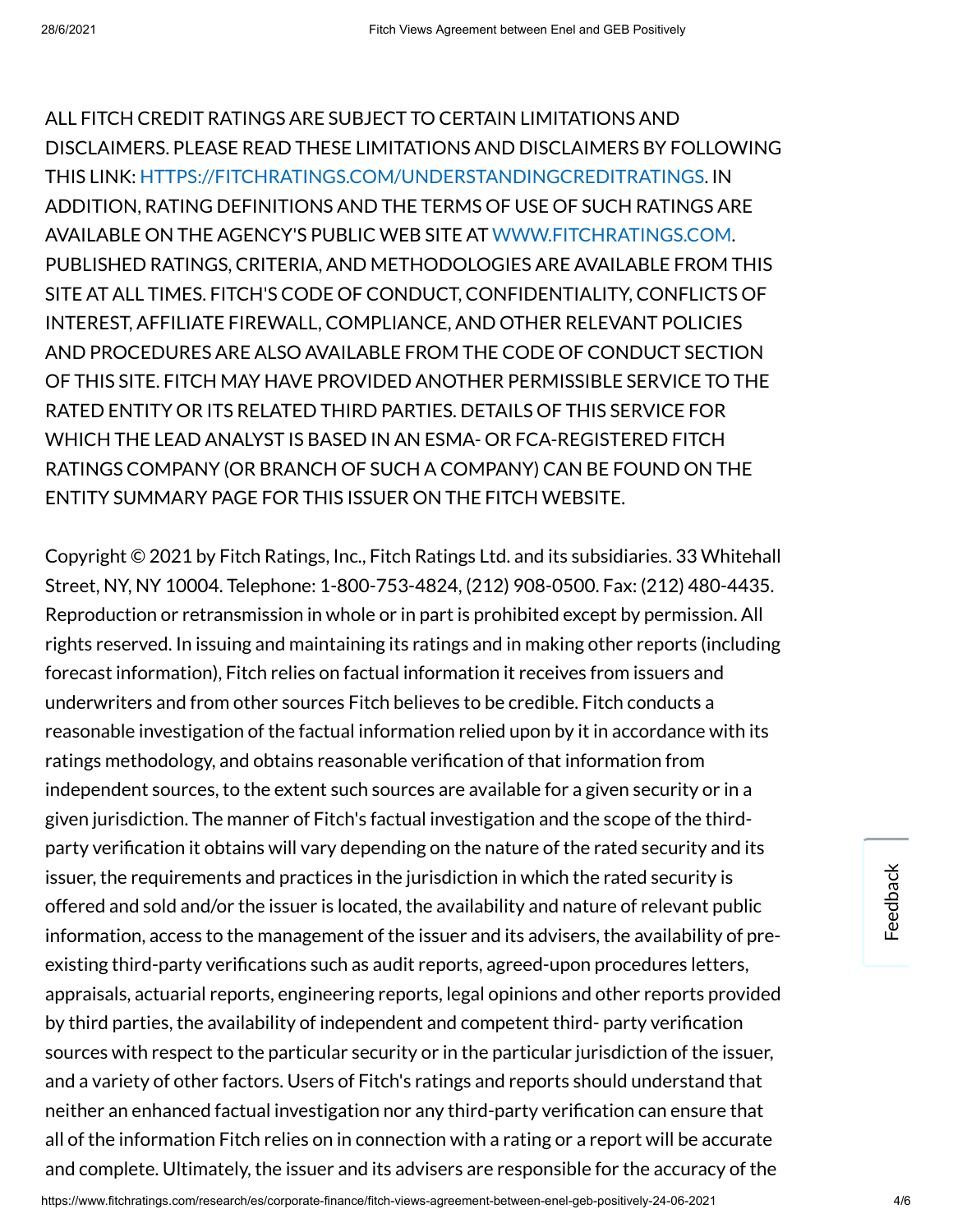information they provide to Fitch and to the market in offering documents and other reports. In issuing its ratings and its reports, Fitch must rely on the work of experts, including independent auditors with respect to financial statements and attorneys with respect to legal and tax matters. Further, ratings and forecasts of financial and other information are inherently forward-looking and embody assumptions and predictions about future events that by their nature cannot be verified as facts. As a result, despite any verification of current facts, ratings and forecasts can be affected by future events or conditions that were not anticipated at the time a rating or forecast was issued or affirmed. The information in this report is provided "as is" without any representation or warranty of any kind, and Fitch does not represent or warrant that the report or any of its contents will meet any of the requirements of a recipient of the report. A Fitch rating is an opinion as to the creditworthiness of a security. This opinion and reports made by Fitch are based on established criteria and methodologies that Fitch is continuously evaluating and updating. Therefore, ratings and reports are the collective work product of Fitch and no individual, or group of individuals, is solely responsible for a rating or a report. The rating does not address the risk of loss due to risks other than credit risk, unless such risk is specifically mentioned. Fitch is not engaged in the offer or sale of any security. All Fitch reports have shared authorship. Individuals identified in a Fitch report were involved in, but are not solely responsible for, the opinions stated therein. The individuals are named for contact purposes only. A report providing a Fitch rating is neither a prospectus nor a substitute for the information assembled, verified and presented to investors by the issuer and its agents in connection with the sale of the securities. Ratings may be changed or withdrawn at any time for any reason in the sole discretion of Fitch. Fitch does not provide investment advice of any sort. Ratings are not a recommendation to buy, sell, or hold any security. Ratings do not comment on the adequacy of market price, the suitability of any security for a particular investor, or the tax-exempt nature or taxability of payments made in respect to any security. Fitch receives fees from issuers, insurers, guarantors, other obligors, and underwriters for rating securities. Such fees generally vary from US\$1,000 to US\$750,000 (or the applicable currency equivalent) per issue. In certain cases, Fitch will rate all or a number of issues issued by a particular issuer, or insured or guaranteed by a particular insurer or guarantor, for a single annual fee. Such fees are expected to vary from US\$10,000 to US\$1,500,000 (or the applicable currency equivalent). The assignment, publication, or dissemination of a rating by Fitch shall not constitute a consent by Fitch to use its name as an expert in connection with any registration statement filed under the United States securities laws, the Financial Services and Markets Act of 2000 of the United Kingdom, or the securities laws of any particular jurisdiction. Due to the relative efficiency of electronic publishing and distribution, Fitch research may be available to electronic subscribers up to three days earlier than to print subscribers.

For Australia, New Zealand, Taiwan and South Korea only: Fitch Australia Pty Ltd holds an

Feedback